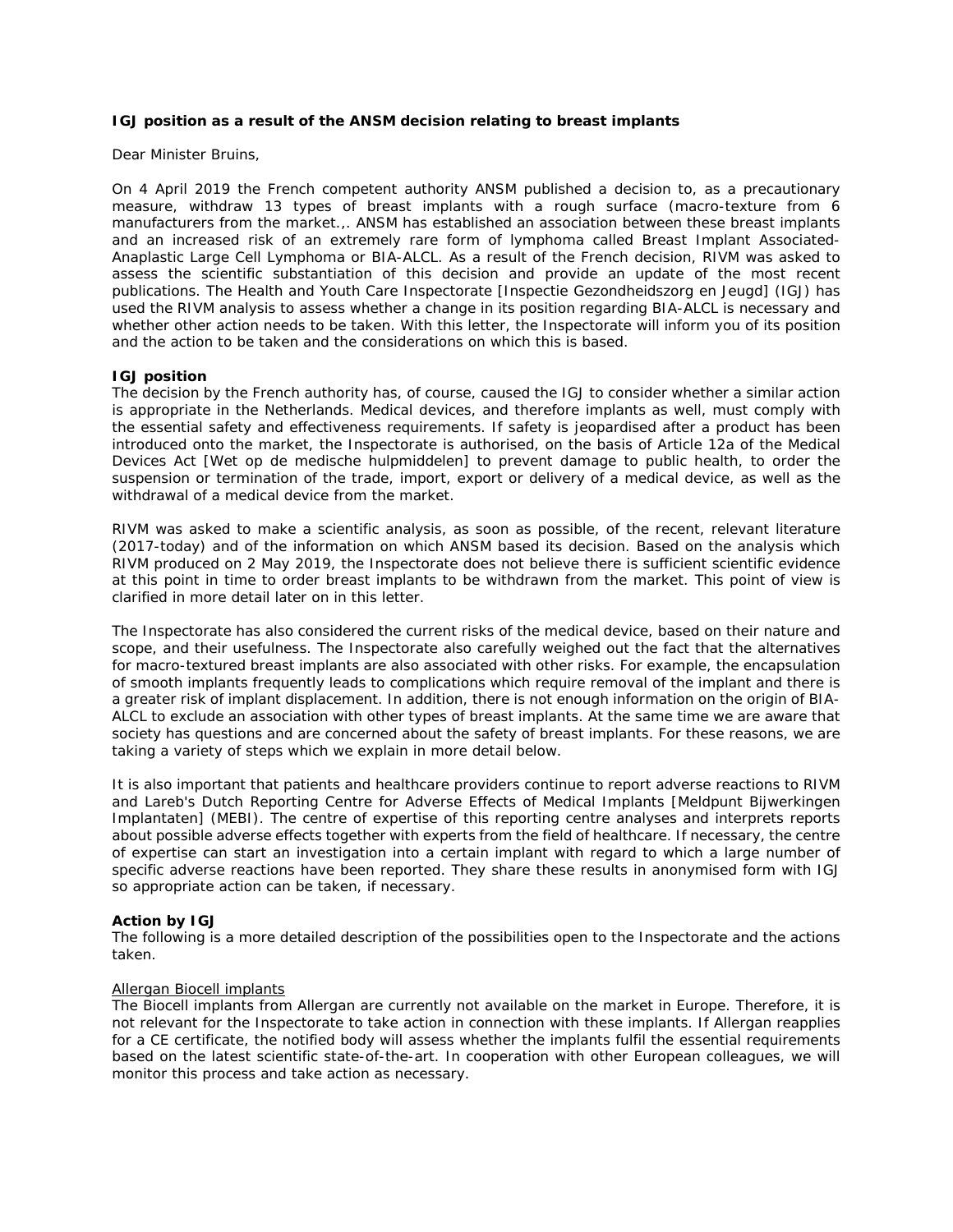### Other macro-textured breast implants

A medical device that has successfully gone through all the necessary procedures via a notified body is authorised to access the (European) internal market. Withdrawing it from the market is a severe measure which IGJ can only take if there are sufficient grounds. The RIVM analysis has not revealed an increased risk of BIA-ALCL in the case of the other macro-textured breast implants. For that reason (among others) there are currently insufficient grounds for the IGJ to have these implants withdrawn from the market.

## Notified bodies

Silicone breast implants are subject to the most strict authorisation system in terms of (European) legislation relatedto medical devices. A notified body assesses whether the medical device meets the applicable essential requirements, which are included in Annex I of the European Directive 93/42/EEC. An additional element of the authorisation regime is that the notified body investigates whether the manufacturing process and the medical devices meet the applicable requirements. Because breast implants are high risk medical devices, the notified body also has to assess the technical documentation. If the result of the entire conformity assessment is satisfactory, the manufacturer is allowed to place a CE mark on the product. The device may then be marketed throughout Europe. It has been established that CE marks have been issued for all silicone breast implants which are currently available on the market. After obtaining the CE certificate the manufacturers have the responsibility to continuously improve their products and modify the technical documentation in line with the information which becomes available after the market introduction. Manufacturers must collect that information viatheir Post-Marketing Surveillance (PMS) among other sources. Manufacturers must therefore include newly available information about BIA-ALCL in their PMS and modify their documentation such as the risk analysis and instructions for use accordingly and, as necessary, their products. The Inspectorate therefore believes there is sufficient groundto ask the notified bodies, in collaboration with other European competent authorities, to assess in the near future whether manufacturers have sufficiently incorporated the most recent data in their risk analysis and taken suitable measures. The Inspectorate is asking the notified bodies in question to carry out a dossier assessment and/or bring forward already planned assessments. The Inspectorate is doing this in consultation with the European competent authorities.

## **Information**

The use of a medical device will always imply a certain risk which applies both to the risks of the product itself as well as the risks of the medical procedure. In addition, the knowledge and expertise of health care professionals play a role, as do patient-related factors. It is therefore important that health care professionals together with their patient/client list the advantages and disadvantages of breast implants and decide on the best treatment option for them based on this risk-benefit assessment.. The association of plastic surgeons (NVPC) has already done a great deal to improve information, for example by creating a patient leaflet for the surgical intervention with breast implants. Another important principle of healthcare law is that the patient gives consent for medical treatment to be carried out. After all, without informed consent the treatment would be an unauthorised violation of a patient's integrity. In order to give legally valid consent, a patient needs good information. That is why, before asking for this informed consent, a health care professional must first give a patient information about the intended examination or proposed treatment. This is more likely to be the case in the event of a less drastic or essential procedure than in the event of radical, risky or elective treatment. In the latter case the patient must, in any event, explicitly consent to the treatment and the health care professional will also record this in the patient file. The presence of 'informed consent' continues to be one of the themes which the Inspectorate is monitoring in this context.

## **Dutch Breast Implant Registry**

The Dutch Breast Implant Registry (DBIR) was created in 2015. It is used by plastic surgeons to register the breast implants they implant during surgery. They can also register implant removals and the reasons for doing so. Cases of diagnosed BIA-ALCL are also registered in the DBIR. Eventually this will generate valuable information about the incidence of BIA-ALCL and about the involved implant types. The Dutch Association for Plastic Surgery [Nederlandse Vereniging voor Plastische Chirurgie] (NVPC) and the umbrella organisation called the Association of Autonomous Clinics in the Netherlands [Zelfstandige Klinieken Nederland] (ZKN) have made registration obligatory for their members. Participation in the registry is also included in the healthcare indicators which care institutions report on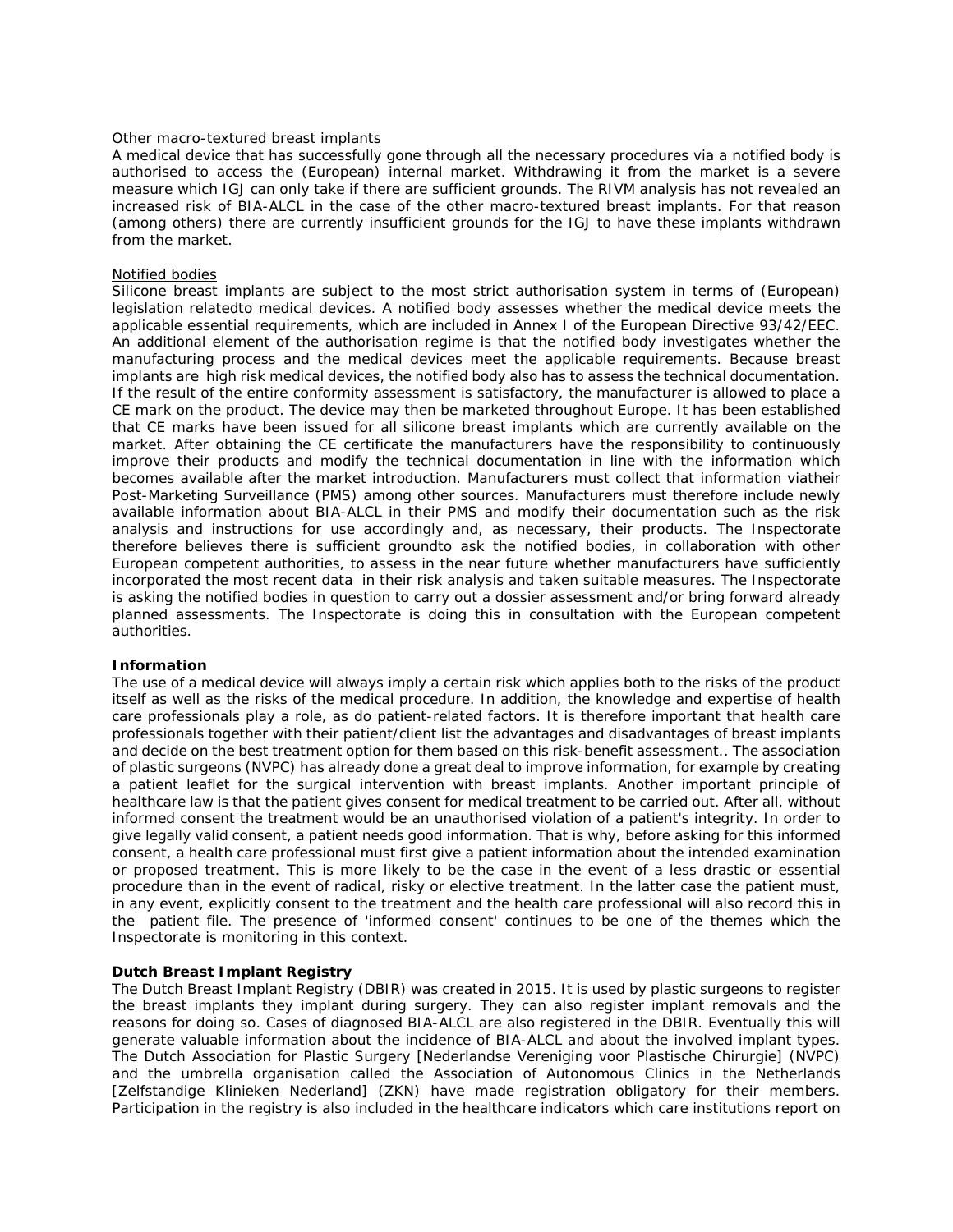to the Inspectorate. The Inspectorate will encourage and make sure that healthcare providers actually register breast implants in DBIR.

# **Other action**

Worldwide a great deal of attention is being paid to BIA-ALCL and its consequences. The Inspectorate will monitor developments closely through contacts with researchers, experts, other competent authorities in Europe and elsewhere and through participation in meetings like the one organised by RIVM last November. Upon any new information from these developments, we will continuously balance the pros and cons and decide whether additional action is necessary.

**Facts** Outcomes interpretation of RIVM research:

- RIVM has ascertained that the majority of cases of BIA-ALCL are known to involve Biocell implants from manufacturer Allergan, and that for Biocell implants are likely to have an increased risk of BIA-ALCL.
- Insufficient data are available to substantiate whether other types of implants present a similar risk as Biocell implants due to the small number of BIA-ALCL cases, the limited use of these implants and the use of different definitions for textures. There is also insufficient data available to substantiate scientifically that polyurethane coated implants (which do have a rough surface, but undergo an entirely different production process compared to the macro-textured implants) present a similar risk as Biocell implants. The majority of BIA-ALCL cases are found with Biocell breast implants. Cases of BIA-ALCL have also been found with other rough surface breast implants, also in the Netherlands. In the Netherlands, polyurethane coated implants are not used very widely and there are no cases of BIA-ALCL which are linked to this type of implants.

Considerations of IGJ in relation to BIA-ALCL:

- There is scientific evidence that women with breast implants are more likely to develop ALCL than women without breast implants.
- Scientific research has shown that BIA-ALCL is a very rare disease, also for women with breast implants. The chance is roughly 1 in 35,000 that a woman with a breast implant will develop this disease before reaching the age of 50 and a chance of 1 in 7,000 by the time they reach the age of 75.
- Scientific research has shown that, on average, it takes 10 years for BIA-ALCL to develop.
- If BIA-ALCL is caught early, treatment is usually curative. . The symptoms which may indicate BIA-ALCL — swelling of the breast, lump next to the implant — are clearly noticeable. The risk of dying from BIA-ALCL is very unlikely. That does not mean that the diagnosis can lead to a great deal of pain and distress among the patients involved.
- It is estimated that 200,000 women in the Netherlands currently have a breast implant. However, we do not know how many women have had breast implants in the past. Up to now there have been 52 known cases of BIA-ALCL since 1997, of which 20 cases were diagnosed in 2017 and 2018. This increase can be explained by, among other things, greater awareness and more attention for the disease and an increase in the number of women with breast implants in recent years.

Considerations of IGJ in relation to the implants:

- The majority of cases of BIA-ALCL are known to involve the Biocell implants from the manufacturer Allergan.
- The Biocell implants have not been available on the European/Dutch market since December 2018. The CE certificates have expired because certain information is missing from the technical dossier. The notified body has not (yet) issued any new certificates. In the same month Allergan recalled all implants which were still in stock.
- Insufficient data are available to substantiate whether other types of implants present a similar risk as Biocell implants due to the small number of BIA-ALCL cases, the limited use of these implants and the use of different definitions for texturing. There is no international, clear classification of implant types based on texture. Therefore, data which should provide an insight into preventing BIA-ALCL in relation to the type of texturing cannot be easily compared at international level.
- The risks of other than macro-textured implant types currently on the market are unknown. BIA-ALCL also occurs in combination with other types of breast implants. Additional risks needs to be taken into account with other implant types, for example, smooth implants require a different